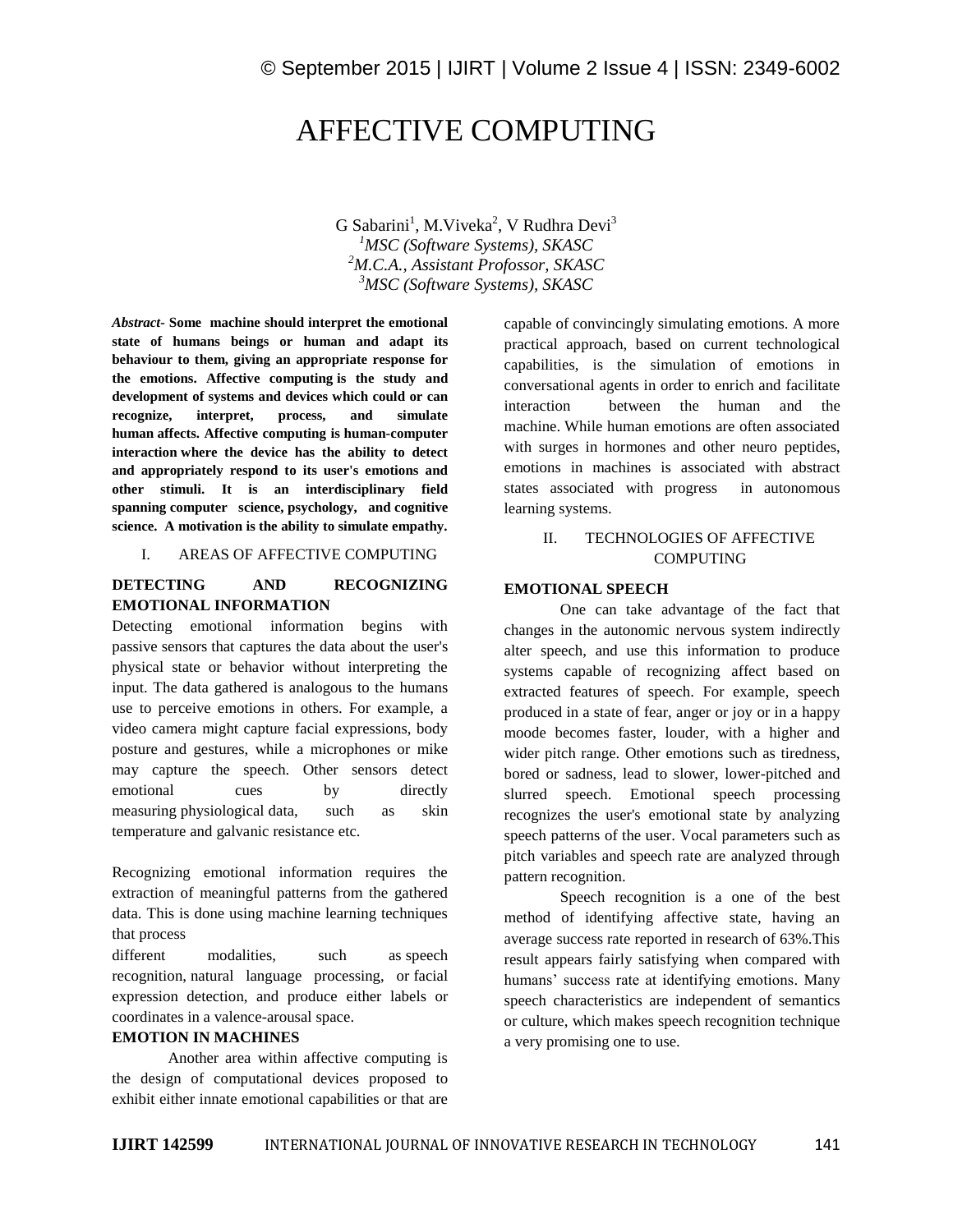## **Algorithms**

The process of speech/text affect detection requires the creation of a reliable database, knowledge base, or vector space model, which allow for quick and accurate emotion identification.

The most frequently used classifiers are linear discriminant classifiers (LDC), k-nearest neighbour (k-NN), Gaussian mixture model (GMM), support vector machines (SVM), artificial neural networks (ANN), decision tree algorithms and hidden Markov models (HMMs). The list gives a brief description of each algorithm:

- **LDC** Classification happens based on the value obtained from the linear combination of the feature values, which are usually provided in the form of vector features.
- **k-NN** Classification happens by locating the object in the feature space, and comparing it with the k nearest neighbours .The majority vote decides on the classification.
- **GMM** is a probabilistic model used for representing the existence of sub-populations within the overall population. Each subpopulation is described using the mixture distribution, which allows for classification of observations into the sub-populations.
- **SVM** is a type of (usually binary) linear classifier which decides in which of the two (or more) possible classes.
- **ANN** is a mathematical model,which is inspired by biological neural networks, that can better grasp possible non-linearities of the feature space.
- **HMMs** a statistical Markov model in which the states and state transitions are not directly available to observation. Instead, the series of outputs dependent on the states are visible. In the case of affect recognition, the outputs represent the sequence of speech feature vectors, which allow the deduction of states' sequences through which the model progressed. The states can consist of various intermediate steps in the expression of an emotion, and each of them has a probability distribution over the possible output vectors. The states' sequences allow us to predict the affective state it is one of the most

commonly used techniques within the area of speech affect detection.

## III. DATABASES

The vast majority of present systems are data-dependent. This creates one of the biggest challenges in detecting emotions based on speech, as it implicates choosing an appropriate database used to train the classifier. Most of the currently possessed data was obtained from actors and is thus a representation of archetypal emotions. Those socalled acted databases are usually based on the Basic Emotions theory which assumes or take the existence of six basic emotions (anger, fear, disgust, surprise, joy, sadness). They offer high audio quality and balanced classes which contribute to high success rates in recognizing emotions.

For real life application, naturalistic data is preferred. A naturalistic database is produced by observation and analysis of subjects in their natural context. This database allows the system to recognize emotions based on their context ,goals and outcomes of the interaction. The nature of this type of data allows for authentic real life implementation, due to the fact it describes states naturally occurring during the human-computer interaction (HCI).

## IV. SPEECH DESCRIPTORS

The complexity of the affect recognition process increases with the amount of classes (affects) and speech descriptors used within the classifier. It is therefore crucial to select only the most relevant features in order to assure the ability of the model to successfully identify emotions, as well as increasing the performance, which is particularly significant to real-time detection. It is crucial to identify those that are redundant and undesirable in order to optimize the system, and increase the success rate of correct emotion detection. The most commonly speech characteristics are categorized in the following groups.

- **1. Frequency characteristics**
	- Accent shape affected by the rate of change of the fundamental frequency.
	- Average pitch description of how high/low the speaker speaks relative to the normal speech.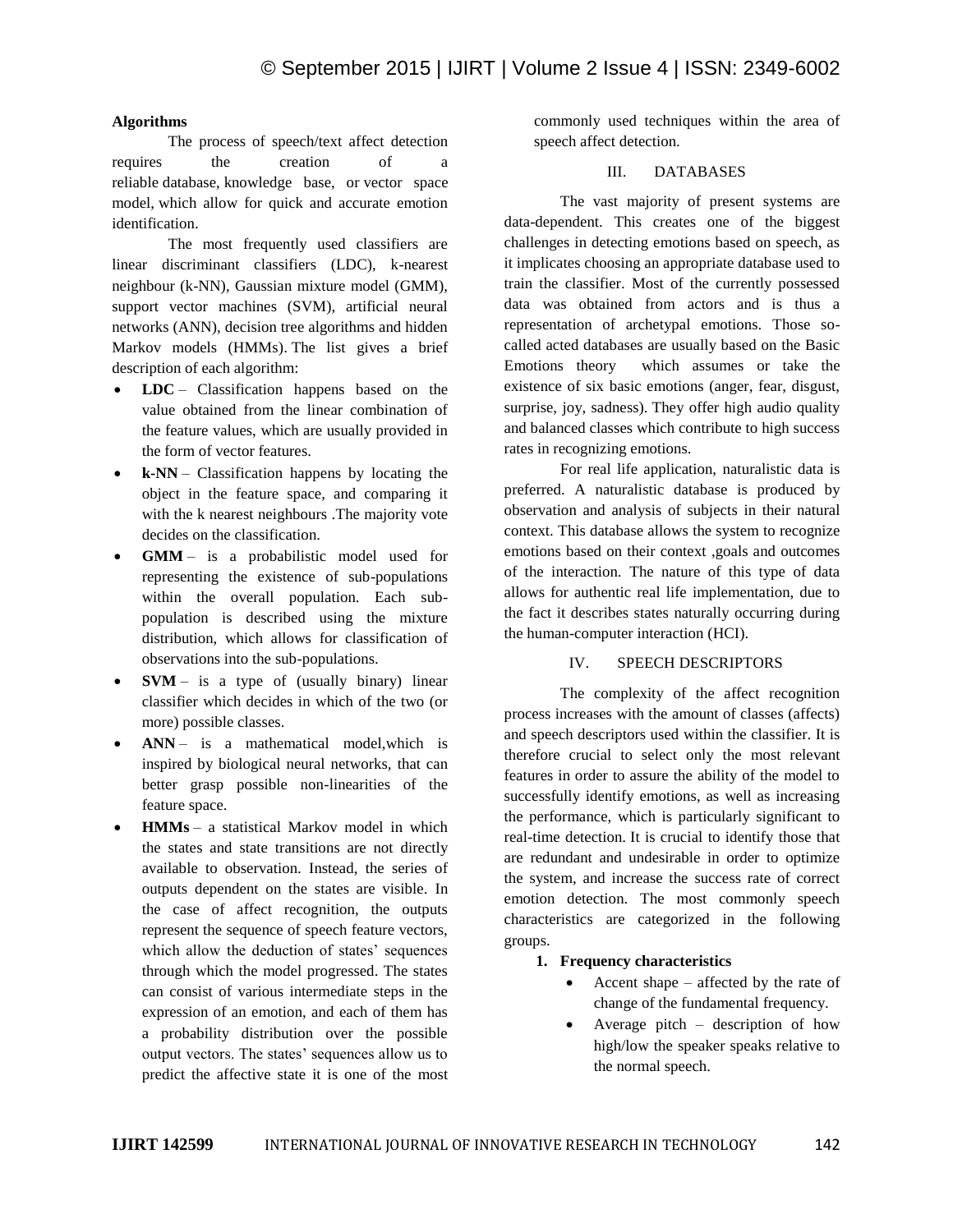- Contour slope describes the tendency of the frequency change over time, it can be rising, falling or level.
- Final lowering the amount by which the frequency falls at the end of an utterance.
- Pitch range measures the spread between maximum and minimum frequency of an utterance.

## **2. Time-related features:**

- Speech rate describes the rate of words or syllables uttered over a unit of time
- Stress frequency measures the rate of occurrences of pitch accented utterances
- **3. Voice quality parameters and energy descriptors:**
	- Breathiness measures the aspiration noise in speech
	- Brilliance describes the dominance of high Or low frequencies In the speech
	- Loudness measures the amplitude of the speech waveform, translates to the energy of an utterance
	- Pause Discontinuity describes the transitions between sound and silence
	- Pitch Discontinuity describes the transitions of fundamental frequency.

# V. FACIAL AFFECT DETECTION

The Detection And Processing Of Facial Expression is achieved through various methods like optical flow, hidden Markov model, neural network processing or active appearance model. More than one modalities can be combined or fused to provide a more robust estimation of the subject's emotional state or feelings.

## VI. EMOTION CLASSIFICATION

The emotions are biological in origin and can therefore be safely and correctly categorized into six basic emotions,such as

- Anger
- Disgust
- Fear
- **Happiness**
- Sadness
- Surprise

However in the 1990s the newly included emotions are:

- 1. Amusement
- 2. Contempt
- 3. Contentment
- 4. Embarrassment
- 5. Excitement
- 6. Guilt
- 7. Pride in achievement
- 8. Relief
- 9. Satisfaction
- 10. Sensory pleasure
- 11. Shame

# VII. FACIAL ACTION CODING SYSTEM

Defining expressions in terms of muscle actions in order to formally categorise the physical expression of emotions. The central concept of the Facial Action Coding System, or FACS,is a contraction or a relaxation of one or more muscles and devoid of interpretation emotional identification system.

By identifying different facial cues, scientists are able to map them to their corresponding action unit code and they have proposed the following classification of the six basic emotions, according to their action units

| <b>Emotion</b> | <b>Action units</b> |
|----------------|---------------------|
| Happiness      | $6+12$              |
| Sadness        | $1+4+15$            |
| Surprise       | $1+2+5B+26$         |
| Fear           | $1+2+4+5+20+26$     |
| Anger          | $4+5+7+23$          |
| Disgust        | $9+15+16$           |
| Contempt       | $R12A+R14A$         |

## VIII. CHALLENGES IN FACIAL DETECTION

As with every computational practice, in affect detection by facial processing, some obstacles occurs in order ,to fully unlock the hidden potential of the overall algorithm or method employed. The accuracy of modelling and tracking has been an issue,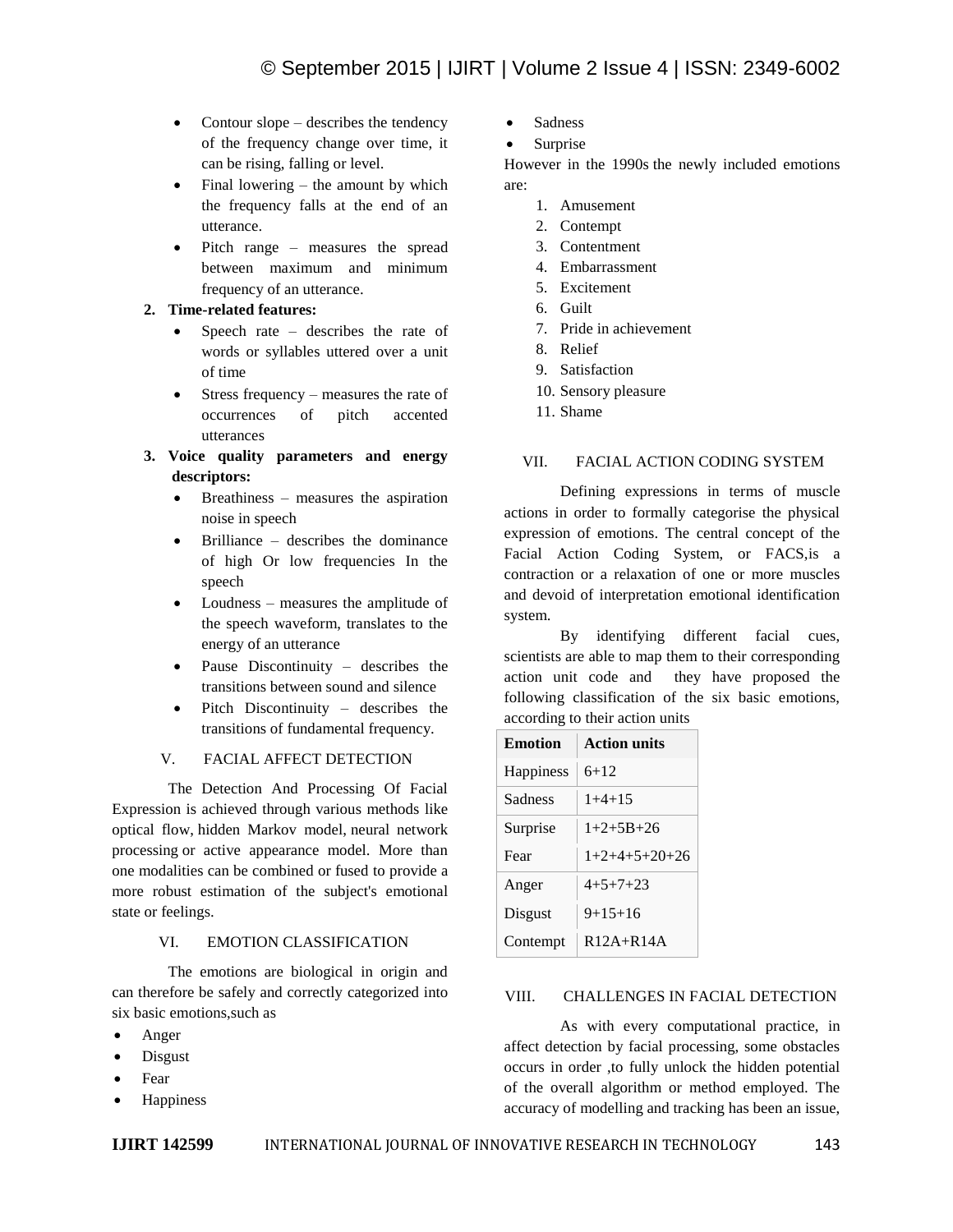mainly in the incipient stages of affective computing. As hardware evolves, as new discoveries are made and new practices introduced, this lack of accuracy fades, leaving behind noise issues. It is generally known that the degree of accuracy in facial .Without improving the accuracy of hardware and software used to scan faces, progress is very much slowed down.

Other challenges include

- The fact that posed expressions, as used by most subjects of the various studies, are not natural, and therefore not 100% accurate.
- The lack of rotational movement freedom. Affect detection works very well with frontal use, but upon rotating the head more than 20 degrees, "there've been problems".

#### IX. BODY GESTURE

Gestures can be efficiently used as a means of detecting a particular emotional state of the user, especially when used in with speech and face recognition. Depending on the specific action, gestures could be simple reflexive responses, like lifting the shoulders when the answer to a question is not known, or they could be complex and meaningful as when communicating with sign language. A computer should be able to recognize the gestures, analyze the context and respond in a meaningful way, in order to be efficiently used for Human-Computer Interaction.

There are many proposed methods to detect the body gesture. Some literature differentiates 2 different approaches in gesture recognition**: a 3D model based** and an **appearance-based.** The foremost method makes use of 3D information of key elements of the body parts in order to obtain several important parameters, like palm position or joint angles. On the other hand, Appearance-based systems use images or videos to for direct interpretation. Hand gestures have been a common focus of body gesture detection, apparentness methods and 3-D modeling methods are traditionally used.

## X. PHYSIOLOGICAL MONITORING

It is used to detect a user's emotional state by monitoring and analysing their physiological signs. The signs range from pulse and heart rate, to the minute contractions of the facial muscles. The

# three main physiological signs that can be analysed are:*blood volume pulse, galvanic skin response, facial electromyography*. **Methodology**

Infra-red light is passed on the skin by special sensor hardware, and the amount of light reflected is measured. The amount of reflected and transmitted light correlates to the BVP as light is absorbed by hemoglobin which is found richly in the blood stream.



The corrugator supercilii muscle and zygomaticus major muscle are the 2 main muscles used for measuring the electrical activity, in facial electromyography.

#### XI. FACIAL ELECTROMYOGRAPHY

Facial electromyography is a technique used to measure the electrical activity of the facial muscles by amplifying the tiny electrical impulses that are generated by muscle fibers when they contract. The corrugator supercilii muscle, also known as the 'frowning' muscle is the best test for negative, unpleasant emotional response. The zygomaticus major muscle is responsible for pulling the corners of the mouth back when the person smile, and therefore is the muscle used to test for positive emotional response.